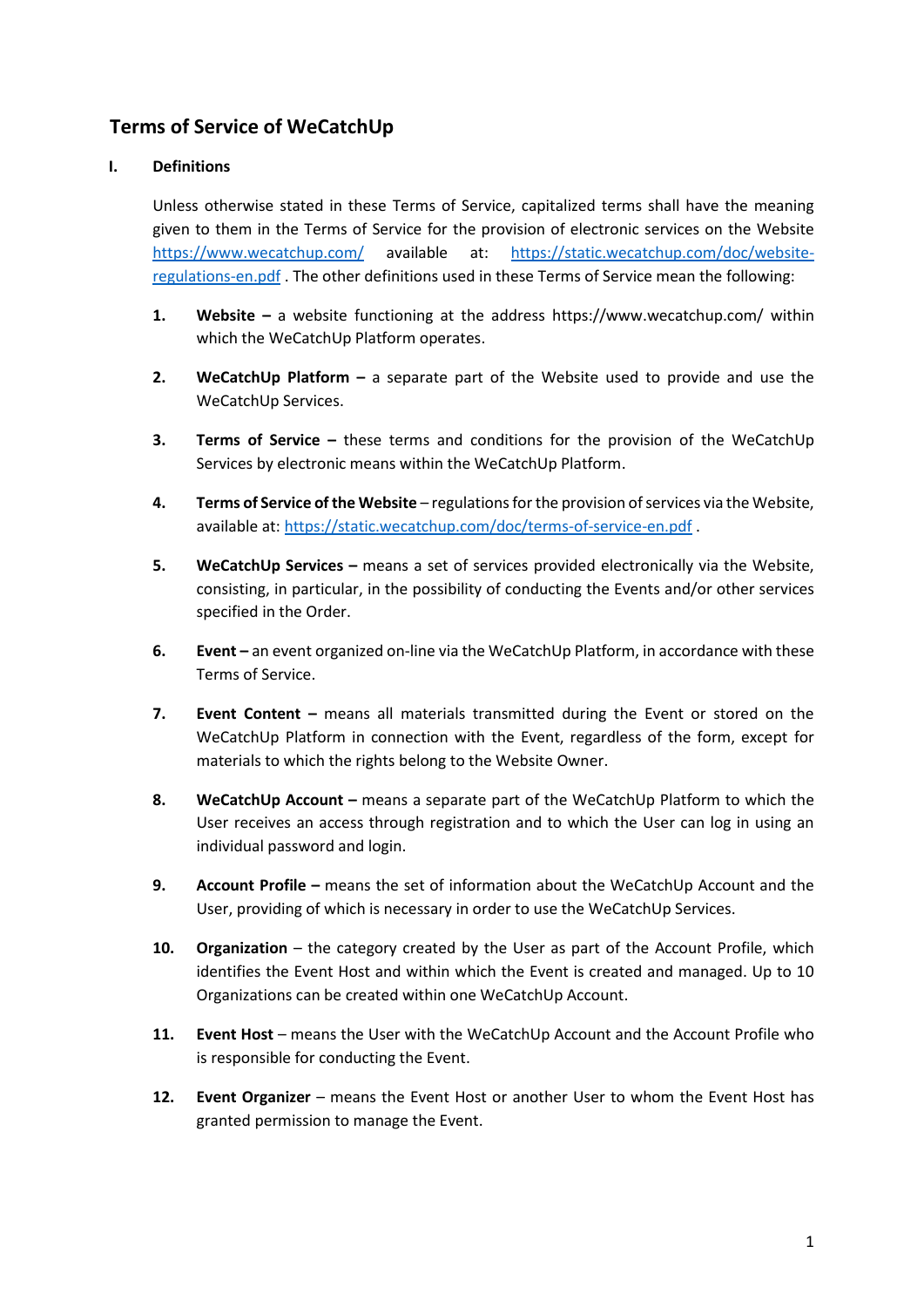- **13. Event Participant** means the User participating in the Event on the terms and conditions specified by the Event Host or the Organizer and by the Website Owner, who has accepted the Terms of Service of the Website and these Terms of Service of WeCatchUp.
- **14. Order –** means an order related to the Services placed through the WeCatchUp Platform, which is the basis for a binding WeCatchUp Services Agreement concluded between the User and the Website Owner with the content specified in the Order and these Terms of Service. The Order in particular specifies the Subscription Plan.
- **15. WeCatchUp Services Agreement**  means the agreement concluded between the Website Owner and the User for access to the Services specified in the Order and effective during the Subscription Period.
- **16.** Subscription Plan means the scope of access to the WeCatchUp Services specified in the Order. Subscription Plans are specified in the content of the Website.
- **17. Limit of Participants –** means the limit of the Event Participants within the Subscription Plan applicable to the Event Host and the Organizer.
- **18.** Subscription Period means the period for which the WeCatchUp Services Agreement has been concluded and during which the Participant gains access to the WeCatchUp Services specified in the Order.
- **19. Subscription Fee –** means the remuneration due to the Website Owner for the use of the WeCatchUp Services.
- **20. Ticket –** means an electronic proof entitling to participate in the Event.
- **21. Website Owner's Commission –** means the percentage remuneration due to the Website Owner, regardless of the Subscription Fee, for the sale of the Tickets.
- **22. WeCatchUp Account Balance –** specified in the currency belonging to a given WeCatchUp Account, the balance of receivables for the provision of Services between the User and the Website Owner.. The funds on the WeCatchUp Account Balance are not exchangeable for any other goods or services and are not exchangeable for any funds nor paid to the User.

#### **II. General Provisions**

- 1. These Terms of Service specify the rules for the use of WeCatchUp Services available through the Website.
- 2. In all matters not covered by these Terms of Service, the Terms of Service of the Website apply.
- 3. The minimum hardware requirements enabling the use of the Event's services are specified in the Terms of Service of the Website as the minimum requirements for using the Website.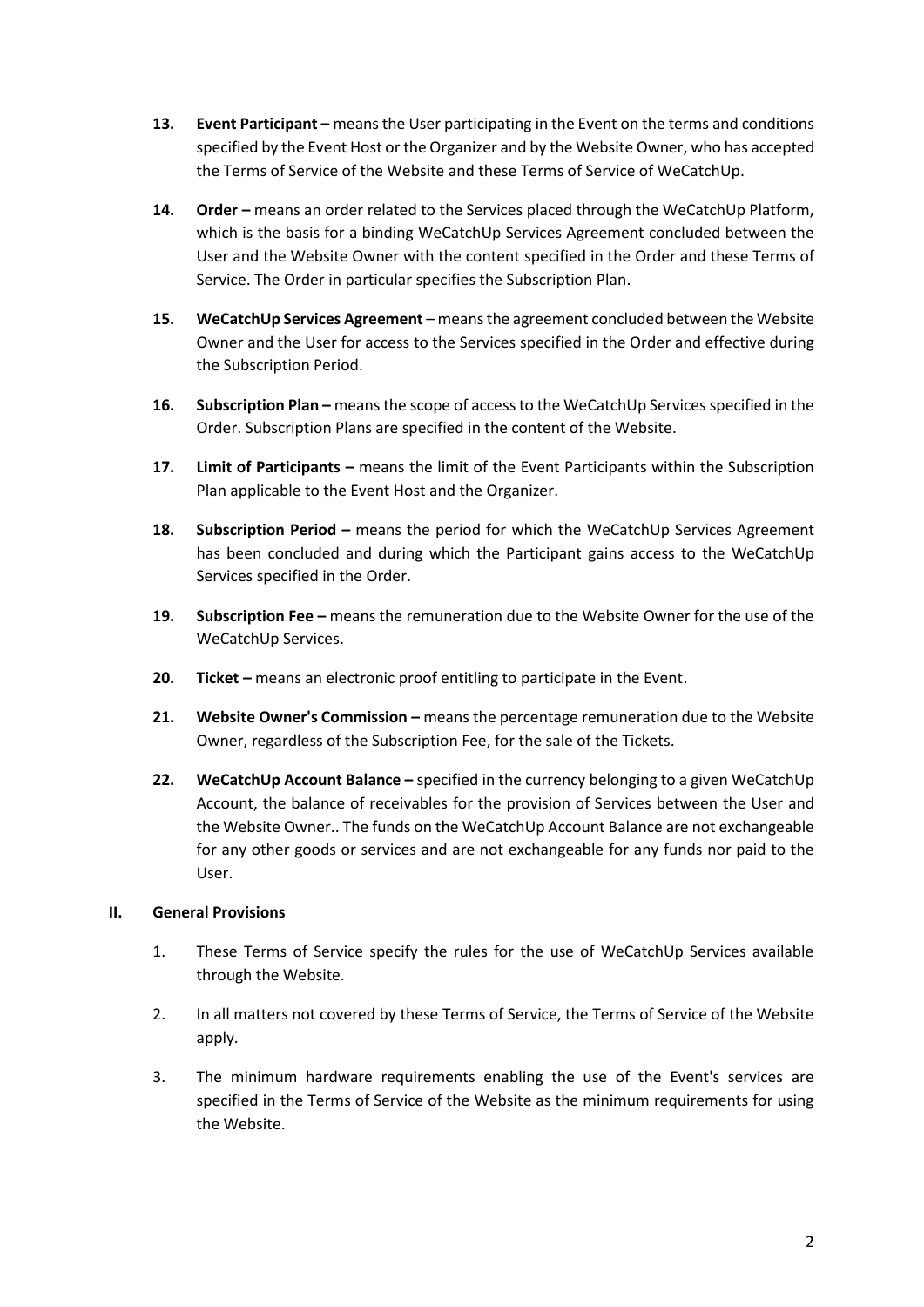#### **III. Creating the WeCatchUp Account**

- 1. The WeCatchUp Services Agreement may only be concluded by the User who has the WeCatchUp Account and the properly completed the Account Profile.
- 2. Creating the WeCatchUp Account is free of charge. In order to create the WeCatchUp Account, the User should click on the proper button on the WeCatchUp Platform and fill in the registration form by entering all the data marked as required. Account activation requires clicking on the activation link sent to the e-mail address provided by the User during registration.
- 3. To create the WeCatchUp Account, it is necessary to accept the provisions of the Terms of Service of the Website and these Terms of Service.
- 4. The Website Owner may deprive the User of the right to use the WeCatchUp Account, as well as may limit their access to part or all of the WeCatchUp Services in the event of a breach of the Terms of Service of the Website or the Terms of Service by the User, and in particular when the User:
	- a) provided data that is untrue, inaccurate or outdated, misleading or violates the rights of third parties, during the registration of the WeCatchUp Account.
	- b) has violated the personal rights of third parties through the WeCatchUp Platform, in particular the personal rights of other Users.
	- c) committed other behaviors inconsistent with applicable law, good customs or principles of social coexistence or harming the good name of the Website Owner, its employees, co-workers or contractors.
- 5. A person who has been deprived of the right to use the WeCatchUp Account may not reregister without the prior consent of the Website Owner.
- 6. When using the WeCatchUp Platform, the User is obliged in particular to:
	- a) not provide or transmit content prohibited by law,
	- b) not take actions such as sending or posting unsolicited commercial information on the WeCatchUp Platform,
	- c) use the WeCatchUp Platform in a manner that does not interfere with its functioning,
	- d) respect the Website Owner's intellectual property rights to elements of the WeCatchUp Platform and the WeCatchUp Services, in particular not to use these elements for purposes other than the use of the WeCatchUp Platform in accordance with these Terms of Service, including not copying, decompilating or reverse engineering any elements of the WeCatchUp Platform,
	- e) use the WeCatchUp Platform in a manner consistent with all applicable laws and the Terms of Service of the Website and the WeCatchUp Terms of Service.
- 7. By registering the WeCatchUp Account, as well as using the WeCatchUp Platform in any other manner, the User accepts these Terms of Service, and in particular its contractual provisions governing the relationship between the User and the Website Owner and undertakes to comply with the law when using the WeCatchUp Platform, in particular to comply with copyright and rights resulting from the registration of inventions, patents,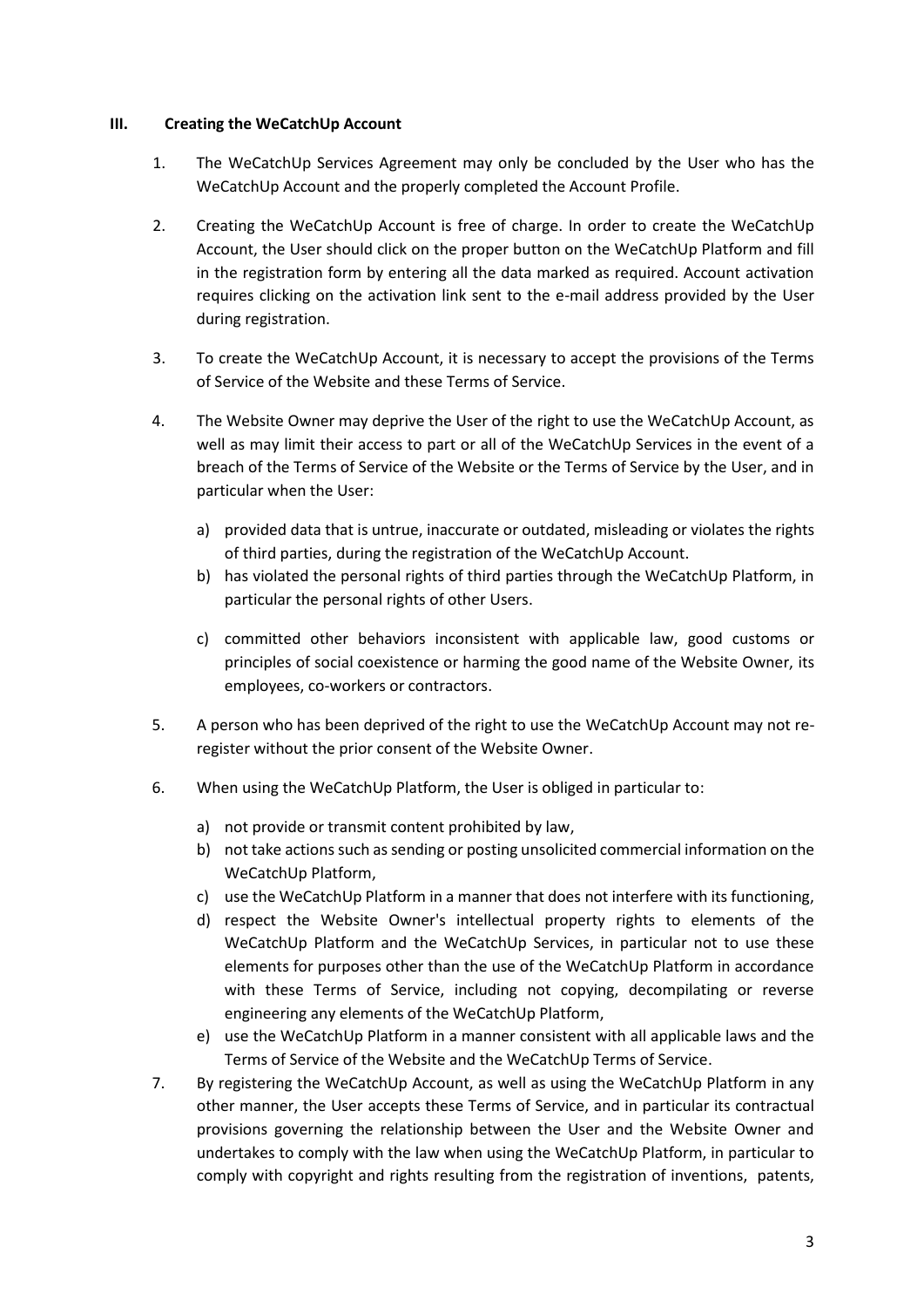trademarks, utility and industrial models of other persons, as well as to respect the personal rights of third parties and the Website Owner and respect good customs.

- 8. The agreement for the use of the WeCatchUp Account with the User is concluded by registering the WeCatchUp Account.
- 9. The agreement for the use of the Website is concluded with the User for an indefinite period until the User or the Website Owner deregisters the WeCatchUp Account. In order to deregister the WeCatchUp Account by the User, the User should use the special functionality of the WeCatchUp Account. Deregistering the WeCatchUp Account will make the use of the WeCatchUp Services impossible.
- 10. The Registered Users are notified of amendments to the Terms of Service also by e-mail and have 14 days from the date of notification to terminate the agreement for the use of the WeCatchUp Account by deletion of the Account or termination within the period specified in the Terms of Service, if they do not agree to the changes.
- 11. The User of the WeCatchUp Account is obliged to protect his/her individual login and password. The Website Owner is not responsible for access to the WeCatchUp Account by unauthorized persons, unless such unauthorized access results from the fault of the Website Owner.
- 12. The User of the WeCatchUp Account may not transfer his/her rights to the WeCatchUp Account either for a fee or free of charge to a third party, unless they have obtained the express consent of the Website Owner.

# **IV. WeCatchUp Services Agreements**

- 1. In order to conclude the WeCatchUp Service Agreement, the User should:
	- a) log in to the WeCatchUp Account,
	- b) complete the Account Profile, in particular information related to the Organization,
	- c) choose the Subscription Plan from among those available on the WeCatchUp Platform, and then place the Order guided by the displayed messages,
	- d) pay the Subscription Fee in accordance with the provided payment methods.
- 2. The WeCatchUp Services Agreement is concluded for a period equal to the Subscription Period, subject to the following provisions of the Terms of Service.
- 3. Provided that the Subscription Fee has been paid, the User will be granted access to the WeCatchUp Services specified in the Order in the Subscription Period. The User may not transfer the rights or obligations of the WeCatchUp Services Agreement to third parties unless obtains the prior, express consent of the Website Owner to do so.
- 4. The User may extend their Limit of Participants within their Subscription Plan through the User's WeCatchUp Account. The condition for making the extended Limit of Participants available is to pay a fee in this respect in accordance with the price list specified on the Website. The User may use the extended Limit of Participants within a period of 12 months from the date of its purchase, no longer than until the end of the Subscription Period.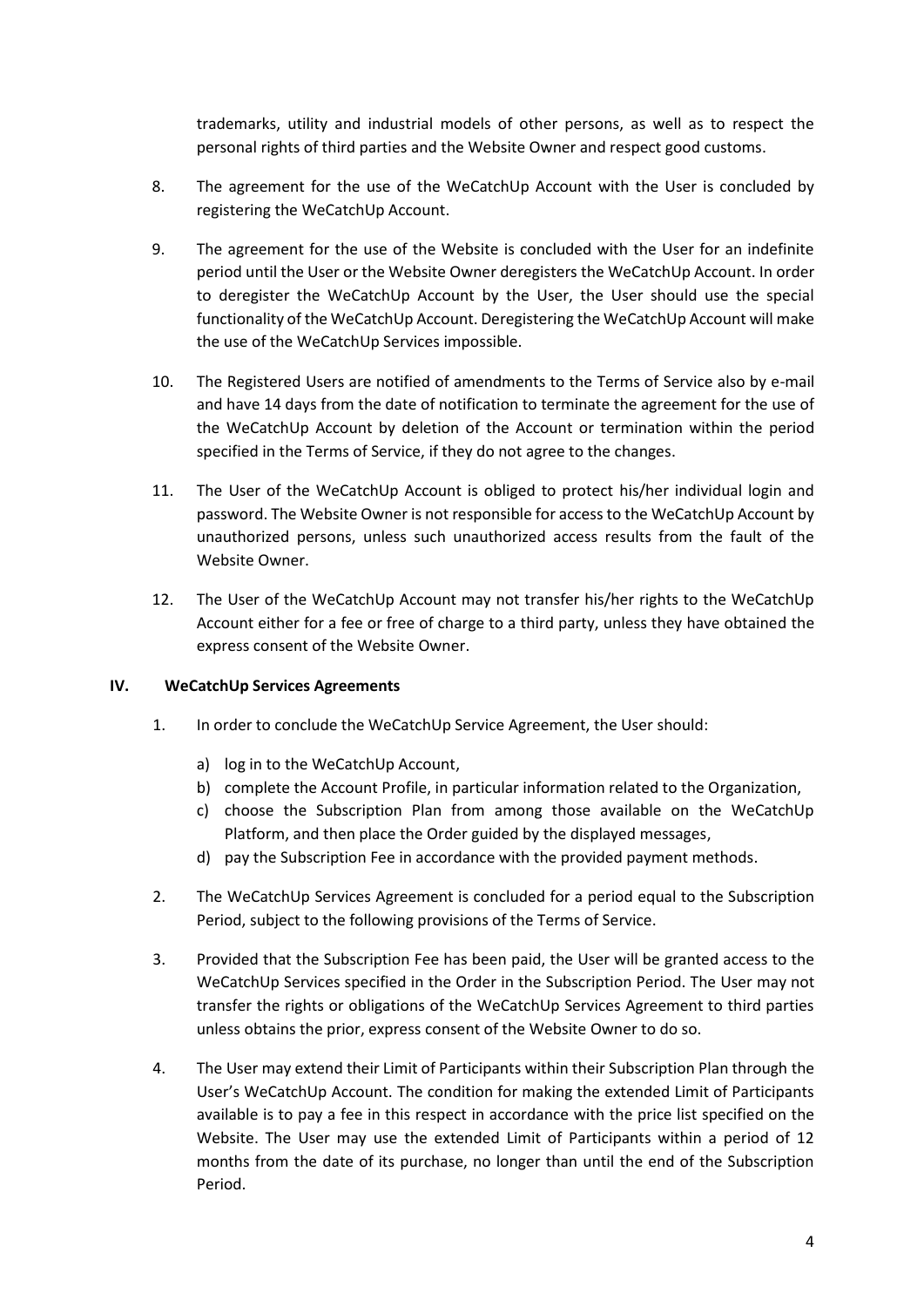- 5. The WeCatchUp Services Agreement automatically renews at the end of each Subscription Period, unless:
	- a) either Party has waived the renewal of the Subscription Period at least 30 days before the end of the Subscription Period,
	- b) the User ha negative WeCatchUp Account Balance.
- 6. In the case referred to in paragraph 5(b) above, the Website Owner may make a maximum of three attempts to contact the User in order to replenish the funds in the WeCatchUp Account Balance before the end of the provision of the WeCatchUp Service.
- 7. In the event of automatic renewal of the Subscription Period, the User is obliged to pay the Subscription Fee in the amount corresponding to the given Subscription Plan in accordance with the price list in force on the date of renewal of the Subscription Period. The Website Owner is entitled to any changes in the applicable price list. The price list does not form part of these Terms of Service.
- 8. Either Party may terminate the WeCatchUp Services Agreement during the Subscription Period if the other Party materially violates the Terms of Service of the Website or these WeCatchUp Terms of Service.
- 9. The User is only entitled to a refund of unused funds in the WeCatchUp Account Balance if:
	- a) the termination of the WeCatchUp Services Agreement occurred as a result of the Website Owner's submission of a statement of resignation from the renewal of the Subscription Period after 30 days before the end of the Subscription Period, or
	- b) the termination of the WeCatchUp Services Agreement before the end of the Subscription Period occurred as a result of circumstances for which the Website Owner is responsible (in particular as a result of the Website Owner's decision to terminate the provision of the WeCatchUp Services).

Any further claims of the Users in connection with the expiration or termination of the WeCatchUp Services Agreement are excluded, unless this is not possible due to applicable law. The Users using the WeCatchUp Services as consumers within the meaning of the Polish Civil Code have rights to compensation on general terms, regardless of the restrictions specified above.

10. The Website Owner may authorize the User to a free trial period of using the WeCatchUp Services specified by the Website Owner. A given User may use such a trial period only once, unless he obtains a separate consent of the Website Owner.

# **V. Payments**

1. Any required payments related to the use of the Platform or WecatchUp Services may only be made through the payment methods specified on the WeCatchUp Platform as available. By paying any fee, the User authorizes the Website Owner to charge the credit card of the User or other payment mechanism approved by the Website Owner for any amounts due, including applicable taxes due to any applicable tax jurisdiction, fees, duties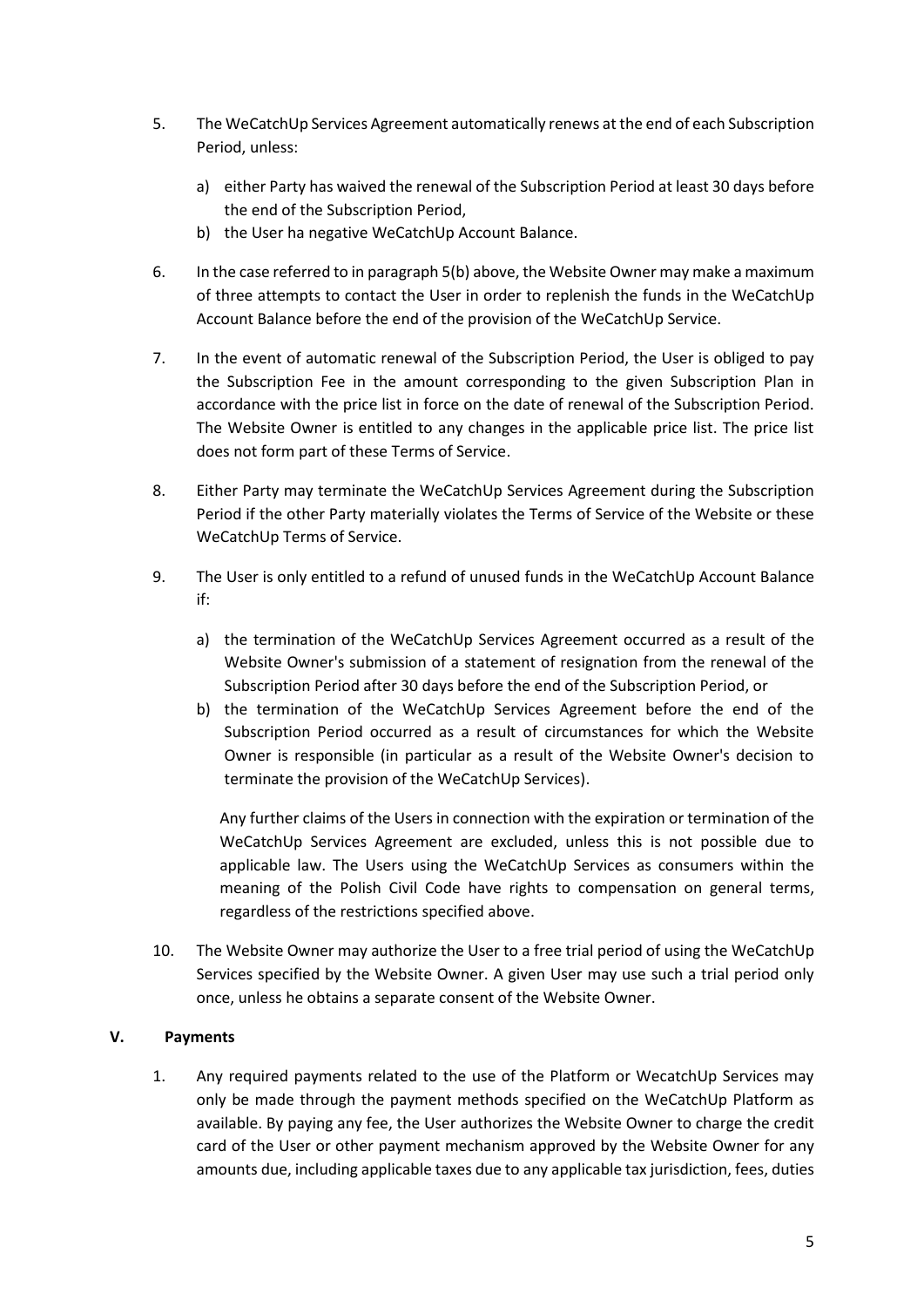or similar charges ('Taxes') immediately when they are due without prior notice. The User must always provide valid and up-to-date information regarding the payment by credit card or other payment mechanism approved by the Website Owner.

- 2. Subject to the provisions of subpara. 3 below, any payment required in connection to the use of the Platform or WecatchUp Services shall debit the due amount from the WeCatchUp Account Balance. WeCacthUp Account Balance status is settled daily. In the event of a negative WeCacthUp Account Balance, the Website Owner charges the User with the amount equivalent to the negative Balance in accordance with the selected payment method, to which the User agrees. In the event that such a charge is ineffective (e.g. in the absence of funds on the credit card, etc.), the Website Owner will make two consecutive attempts to collect the funds on two consecutive days. In the event that these two attempts prove to be ineffective, the Website Owner will be entitled to suspend the use of all or selected WeCatchUp Services by a given User until the due amount is effectively paid.
- 3. For selected Services or Website functionalities, the Website Owner may provide for prepaid payment. In this case, the use of a specific Service or Website functionality requires payment in accordance with the Website Owner's price list via the payment methods indicated on the WeCatchUp Platform as available.
- 4. The User may sell the Tickets for a fee only if this is provided for in the Subscription Plan applicable to the User.
- 5. In the event of a paid sale of the Tickets in connection with the use of the WeCatchUp Services, the User must use one of the methods of collecting the price for the Tickets made available by the Website Owner on the WeCatchUp Platform in order to collect fees from the Participants. The use of a given payment method is subject to the terms and conditions of the respective payment provider and may require accepting these terms and conditions and creating a separate account with the payment operator, as well as incur an additional fee by the User (or the Participant). The Website Owner is not a payment operator and does not provide financial intermediation services. The Website Owner is not responsible for the services provided by payment operators and is not a party to the agreement for services provided by the payment operator.
- 6. The User is solely responsible for the proper calculation and settlement of all taxes related to the sale of the Tickets and other goods or services by the User in connection with the use of the WeCatchUp Services and in connection with the use of the provided payment methods. The Website Owner does not provide legal or tax advice in this respect. If any tax authority, of any jurisdiction, requests the Website Owner to pay any Taxes related to sales that the User makes using the WeCatchUp Platform, the User agrees to immediately and fully reimburse the Website Owner for such Taxes and all costs, penalties, interest and expenses related to it. The User agrees that the amounts due may be deducted from their WeCatchUp Account Balance, and the Website Owner may or may not exercise this right.
- 7. For each Ticket or other goods or services sold by the User in connection with the use of the WeCatchUp Services, the Website Owner is entitled to the Website Owner's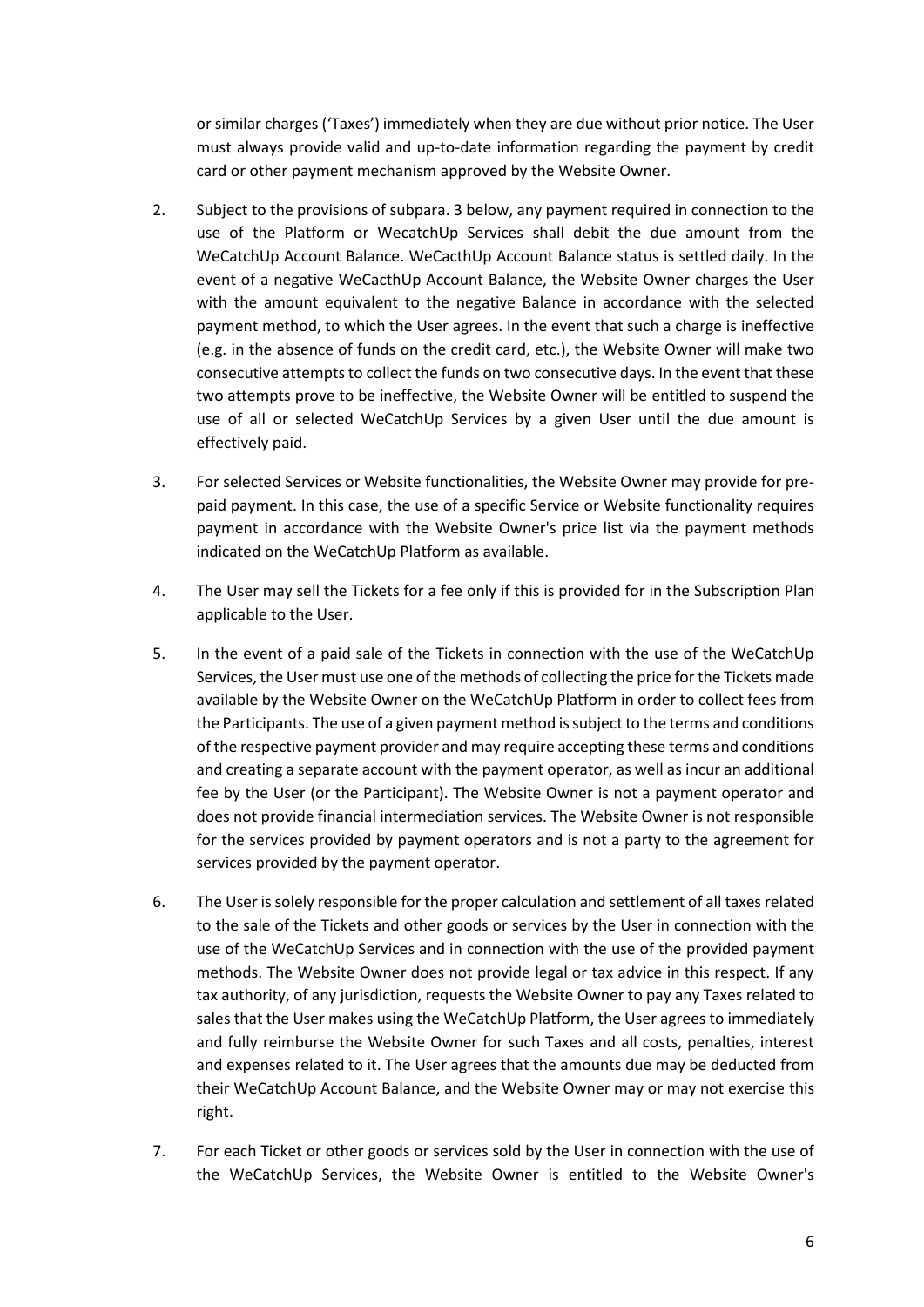Commission. The amount of the Website Owner's Commission results from the Subscription Plan applicable to the User. The commission is automatically deducted from the WeCatchUp Account Balance to which the User irrevocably agrees.

8. The funds in the WeCatchUp Account Balance cannot be exchanged for cash and are not subject to withdrawal.

# **VI. Use of WeCatchUp Services**

- 1. The maximum Number of Participants of a given Event depends on the Subscription Plan of the Event Host and the possible extension of the Number of Participants made in accordance with these Terms of Service.
- 2. The condition for participation in the Event is:
	- a) the Participant has the WeCatchUp Account,
	- b) registration for the Event through the WeCatchUp Account,
	- c) having the proper Ticket, if it is required by the Event Host or the Organizer, whereby a given Ticket may entitle to participate in whole or part of the Event,
	- d) meeting additional requirements introduced for a given Event by the Event Host or the Organizer.
- 3. Each registration of the Participant in the Event reduces the permissible Number of the Participants of the Event Host. In the event of exceeding the permissible Number of Participants, depending on the type of Subscription Plan: 1) further registration of the Event Participants is blocked or 2) an additional fee is charged by the Website Owner according to the price list in force at the time of exceeding the Number of Participants. Such a fee is charged to the the WeCatchUp Account Balance. The price list is not part of these WeCatchUp Terms of Service and may be changed at any time by the Website Owner.
- 4. The Event Host and the Organizer are responsible for the course of the Event. The Website Owner provides only the WeCatchUp Platform for the purpose of conducting the Event but has no influence on the content of the Event or the conditions for its implementation. The Event Owner is not a party to the agreement between the Event Host or the Organizer and the Participant of a given Event.
- 5. The Event Host is responsible for the content of the Event Content. In particular, the Event Host is responsible for ensuring that the content of the Event Content (regardless of who delivers it) does not violate applicable law or the rights of third parties. If a claim is made against the Event Host or proceedings are initiated in connection with a violation of applicable law or the rights of third parties, the Event Host is obliged to exempt the Website Owner from such liability to the fullest extent possible and to cover any damages, costs or fees related to such an event, including the costs of legal assistance.
- 6. The Event Host is fully liable for the actions and omissions of the Participants during the Event. The Website Owner is not responsible for the actions or omissions of the Event Participants when using the WeCatchUp Platform. The Event Host is solely responsible for, in particular: obtaining consents to participate in the Event, providing information notes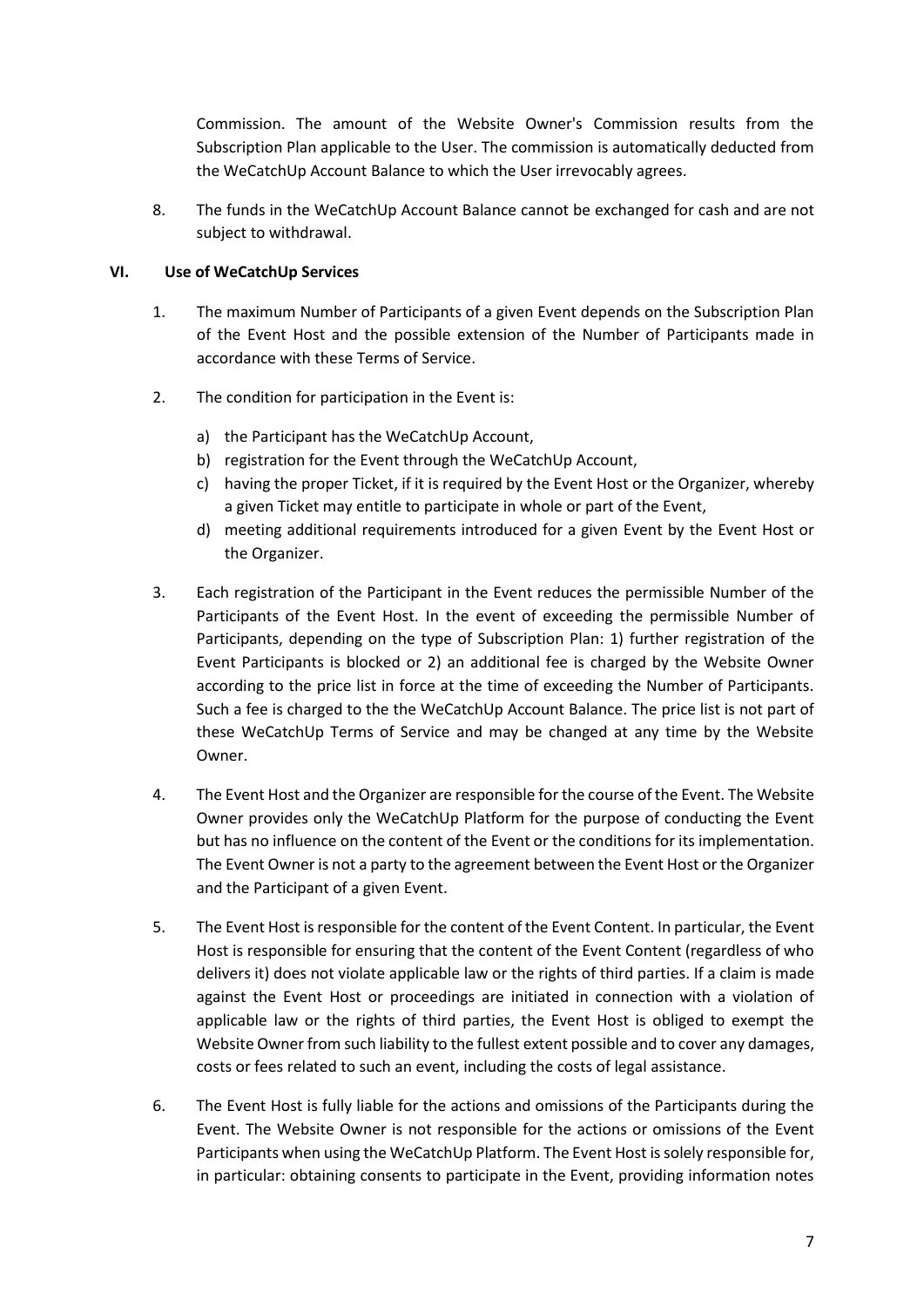related to the processing of Participants' personal data by the Event Host or the Organizer, obtaining marketing consents from the Participants, collecting payments from the Participants, considering Participants' complaints, issues of payment refund etc.

- 7. The Event Host should remove from the Event any Participant who violates the provisions of these Terms of Service or applicable law.
- 8. The Website Owner may introduce new functionalities, modify existing functionalities or delete existing functionalities of the WeCatchUp Platform, which does not constitute a change to these WeCatchUp Terms of Service. The Website Owner makes every effort to inform the Users about significant changes in advance.
- 9. The Website Owner has the right to suspend access to the WeCatchUp Services if, in the reasonable opinion of the Website Owner, the Event Host, the Organizer or the Participant violates these Terms of Service. Such suspension shall continue until such doubts have been resolved.
- 10. The Event Host and the Organizer should cooperate closely with the Website Owner in clarifying any doubts regarding the organization and course of the Event. The Website Owner has the right to suspend access to the Services in the event of failure of the Event Host or the Organizer to comply with these obligations.
- 11. No rights or obligations related to the use of the Services may be transferred to third parties without the prior, express consent of the Website Owner. In particular, the Event Host may not transfer the rights to use its WeCatchUp Account to third parties for a fee or free of charge.

#### **VII. Right of Withdrawal for the Consumer**

- 1. The rules specified below apply to the agreement for the creation of the WeCatchUp Account concluded with the Participant who is the Consumer.
- 2. The User, who is the Consumer, is entitled to withdraw from a distance contract within 14 days from the date of its conclusion using the form constituting Appendix no. 2 to the Act on Consumer Rights. In order to meet the deadlines, it is sufficient to send a declaration of intent before that date. The form constituting an appendix to the above-mentioned Act, supplemented with the addressee's data, constitutes an appendix to these Terms of Service. The Consumer is not entitled to withdraw from the contract in respect of the following contracts:

a. contracts for services, if the Website Owner has fully performed the service based on the express consent given by the Consumer, who was informed before the beginning of the provision of the service that after the performance of the service by the Owner, they lose their right to withdraw,

b. for supply of newspapers, periodicals and magazines, excluding the subscription contract,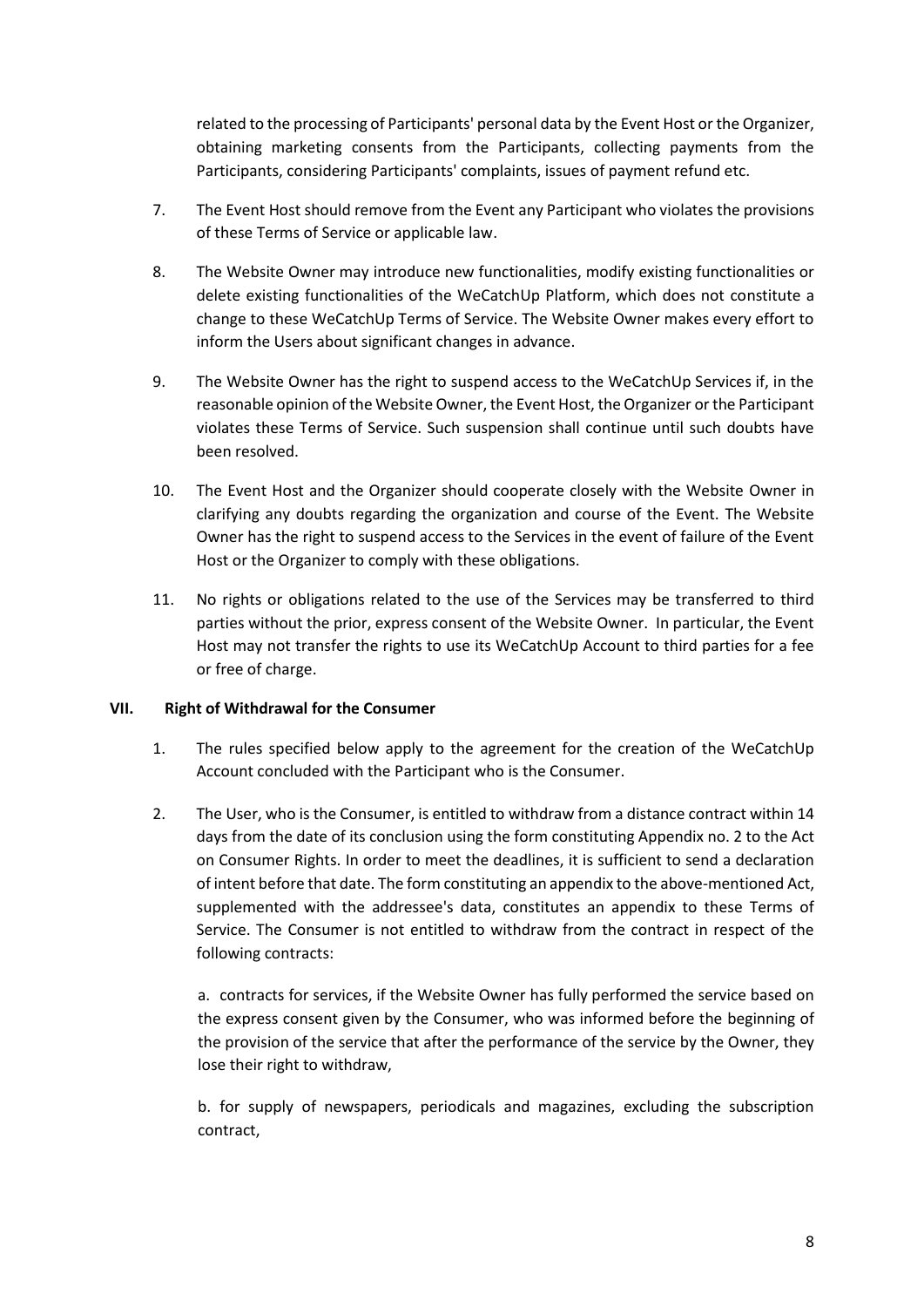c. for supply of digital content that is not preserved on a tangible medium, if the performance of the contract begins, based on the consumer's express consent, before the expiry of the withdrawal period and after informing them by the Owner about the loss of the right of withdrawal,

- d. in other cases, specified in applicable law.
- 3. Depending on the type of contract concluded by the Consumer with the Website Owner, the Website Owner may, considering the nature of the goods and services offered to the consumer:

a. require the Consumer to agree to start providing services before the deadline for withdrawal from a given distance contract.

b. require the Consumer to agree to provide services fully before the deadline for withdrawal from a given distance contract.

c. require the Consumer to agree to provide services in the form of delivery of digital content not saved on a tangible medium before the deadline for withdrawal from a given distance contract.

## **VIII. Complaints**

Any other complaints regarding the Events should be sent to the address: support@wecatchup.com The complaint should contain the reason for the complaint.

The Website Owner is obliged to consider each complaint within 14 calendar days.

#### **IX. Personal data**

- 1. The personal data of the Users (including the Participants) are processed by the Website Owner on the terms specified in the Terms of Service of the Website.
- 2. The Event Host is an independent collector of the personal data of the Event Participants, which the Event Host processes in connection with its organization and conduct. The Event Host, as the collector of the Participants' personal data, entrusts the processing of this personal data to the Website Owner to the extent that it is necessary for the use of the WeCatchUp Services and the WeCatchUp Platform. Detailed rules for entrusting personal data of the Participants are included in Appendix No. 2 to these Terms of Service.

# **X. Liability of the Website Owner**

- 1. The liability of the Website Owner, its agents, employees (regardless of the basis of employment), entities affiliated with the Website Owner and subcontractors is limited to the value of the Subscription Fee. In particular, the liability of the Website Owner, its agents, employees (regardless of the basis of employment), entities affiliated with the Website Owner and subcontractors for indirect damage and lost profits is excluded.
- 2. The limitation of liability referred to in point 1 above shall not apply to cases in which the damage was caused intentionally.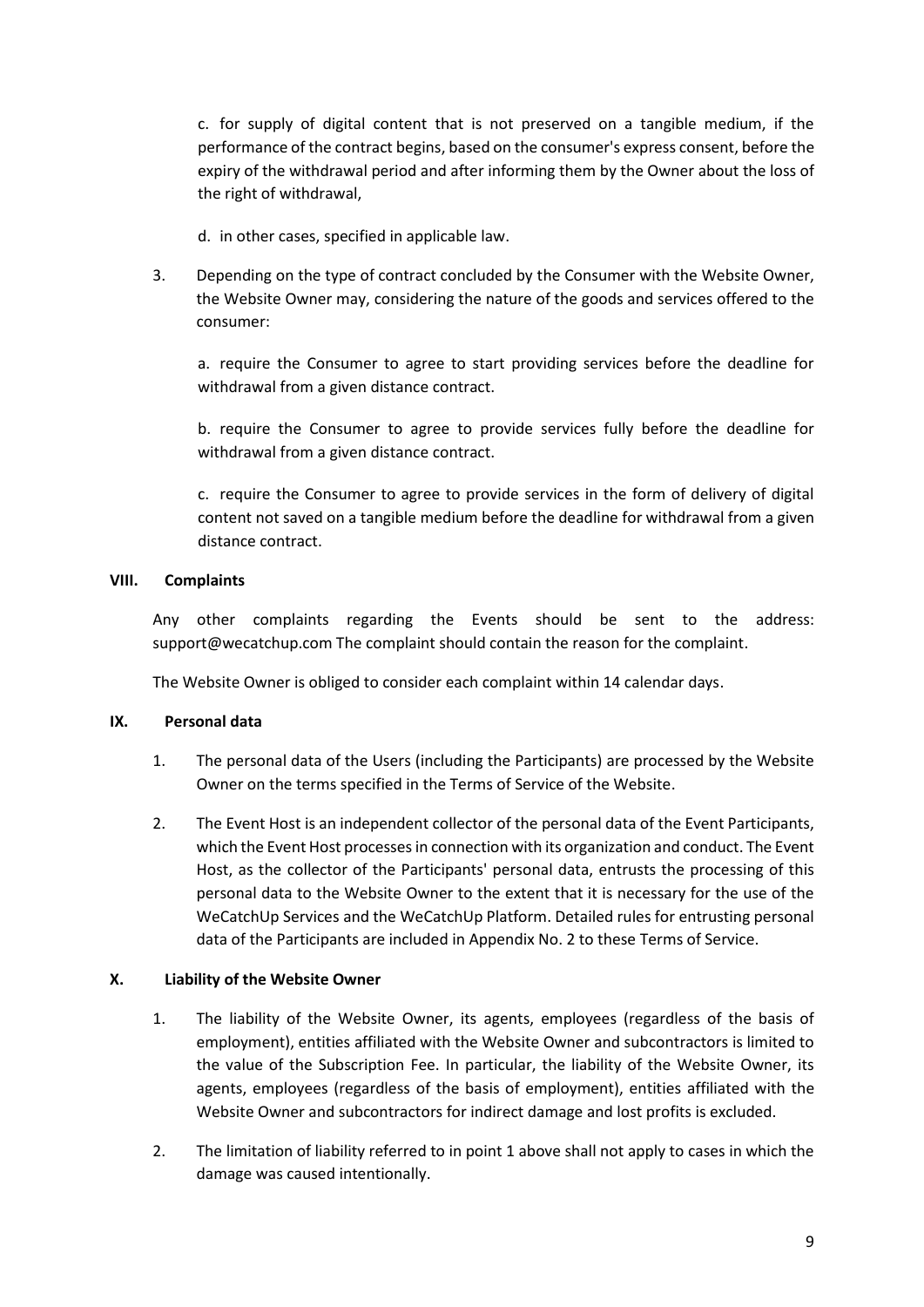3. The limitation of liability referred to in point 1 above does not apply to matters in which the claim is made by the Consumer and the limitation of liability is excluded under applicable law.

# **XI. Final Provisions**

- 1. In the case of the Users who are not the Consumers, the competent court for any disputes arising in connection with the use of the Website is the court competent for the registered seat of the Website Owner.
- 2. In any matters not covered by these WeCatchUp Terms of Service, the Polish laws apply.
- 3. The Website Owner may change the Event Terms of Service for important reasons. These changes may be dictated by changes in technological, legal, economic and organizational activities undertaken by the Website Owner, as well as in connection with changes in the structure or content of the Website or in the offer of the Website Owner. The User will be notified of any changes to the Terms of Service on the Website, and these changes enter into force on the date of notifying the Users of changes, including by publishing the Terms of Service in a new version on the Website, along with information about the content of the Terms of Service and the changes.
- 4. The provisions of Polish law shall apply to these Terms of Service.

# **Appendixes**:

- 1. Template of the withdrawal from the contract.
- 2. Principles of entrusting the processing of the personal data.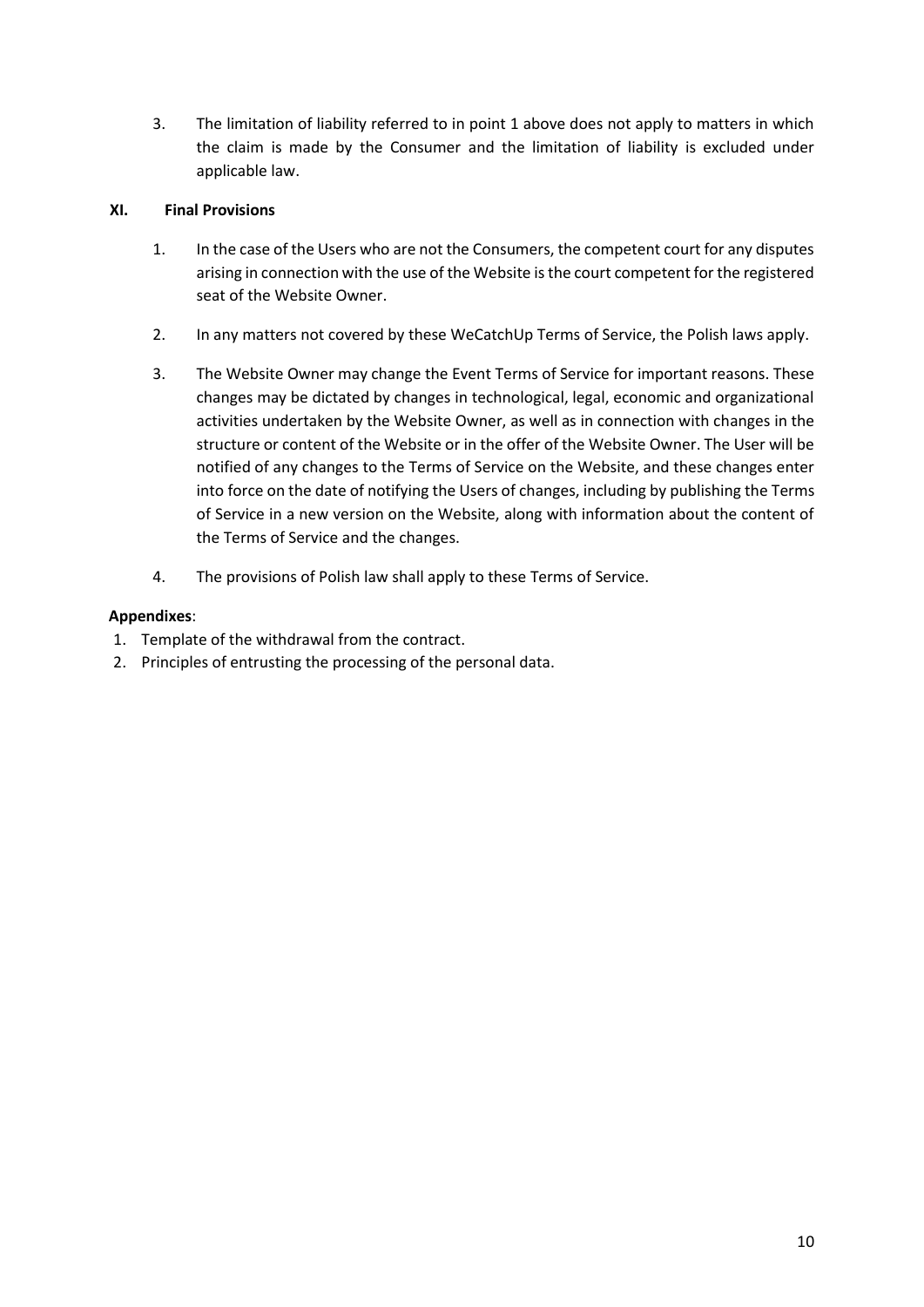## **Appendix no. 1**

\_\_\_\_\_\_\_\_\_\_\_\_\_\_\_\_\_

\_\_\_\_\_\_\_\_\_\_\_\_\_\_\_\_\_\_

\_\_\_\_\_\_\_\_\_\_\_\_\_\_\_\_\_\_

\_\_\_\_\_\_\_\_\_\_\_\_\_\_\_\_\_\_

\_\_\_\_\_\_\_\_\_\_\_\_\_\_\_\_\_\_

## **CONTENT OF THE CONSUMER'S STATEMENT OF WITHDRAWAL FROM THE CONTRACT**

-I/We(\*) hereby inform about my/our withdrawal from the contract for the sale of the following items(\*) of the contract for the delivery of the following items(\*) of the contract for specific work consisting in the performance of the following items(\*)/for the provision of the following service(\*).

\_\_\_\_\_\_\_\_\_\_\_\_\_\_\_\_\_\_\_\_\_\_\_\_\_\_\_\_\_\_\_\_\_\_\_\_\_\_\_\_\_\_\_\_\_\_\_\_\_\_\_\_\_\_\_\_\_\_\_\_\_\_\_\_\_\_\_\_\_\_\_\_\_\_\_\_\_\_\_

\_\_\_\_\_\_\_\_\_\_\_\_\_\_\_\_\_\_\_\_\_\_\_\_\_\_\_\_\_\_\_\_\_\_\_\_\_\_\_\_\_\_\_\_\_\_\_\_\_\_\_\_\_\_\_\_\_\_\_\_\_\_\_\_\_\_\_\_\_\_\_\_\_\_\_\_\_\_\_

\_\_\_\_\_\_\_\_\_\_\_\_\_\_\_\_\_\_\_\_\_\_\_\_\_\_\_\_\_\_\_\_\_\_\_\_\_\_\_\_\_\_\_\_\_\_\_\_\_\_\_\_\_\_\_\_\_\_\_\_\_\_\_\_\_\_\_\_\_\_\_\_\_\_\_\_\_\_\_

\_\_\_\_\_\_\_\_\_\_\_\_\_\_\_\_\_\_\_\_\_\_\_\_\_\_\_\_\_\_\_\_\_\_\_\_\_\_\_\_\_\_\_\_\_\_\_\_\_\_\_\_\_\_\_\_\_\_\_\_\_\_\_\_\_\_\_\_\_\_\_\_\_\_\_\_\_\_\_

- Date of conclusion of the contract(\*)/receipt(\*)

- Name and surname of the Consumer(s)

- Address of the Consumer(s)

- Transfer details, bank account number

I/We undertake to sign any invoice correction and send it back to the address RTCLab sp. z o.o., al. Grunwaldzka 212, 80-266 Gdańsk.

\_\_\_\_\_\_\_\_\_\_\_\_\_\_\_\_\_\_\_\_\_\_\_\_\_\_\_\_\_\_\_\_\_\_\_\_\_\_\_\_\_\_\_\_\_\_\_\_\_\_\_\_\_\_\_\_\_\_\_\_\_\_\_\_\_\_\_\_\_\_\_\_\_\_\_\_\_\_\_

\_\_\_\_\_\_\_\_\_\_\_\_\_\_\_\_\_\_\_\_\_\_\_\_\_\_\_\_\_\_\_\_\_\_\_\_\_\_\_\_\_\_\_\_\_\_\_\_\_\_\_\_\_\_\_\_\_\_\_\_\_\_\_\_\_\_\_\_\_\_\_\_\_\_\_\_\_\_\_

- Date and signature

\_\_\_\_\_\_\_\_\_\_\_\_\_\_\_\_\_\_

\* - delete where not applicable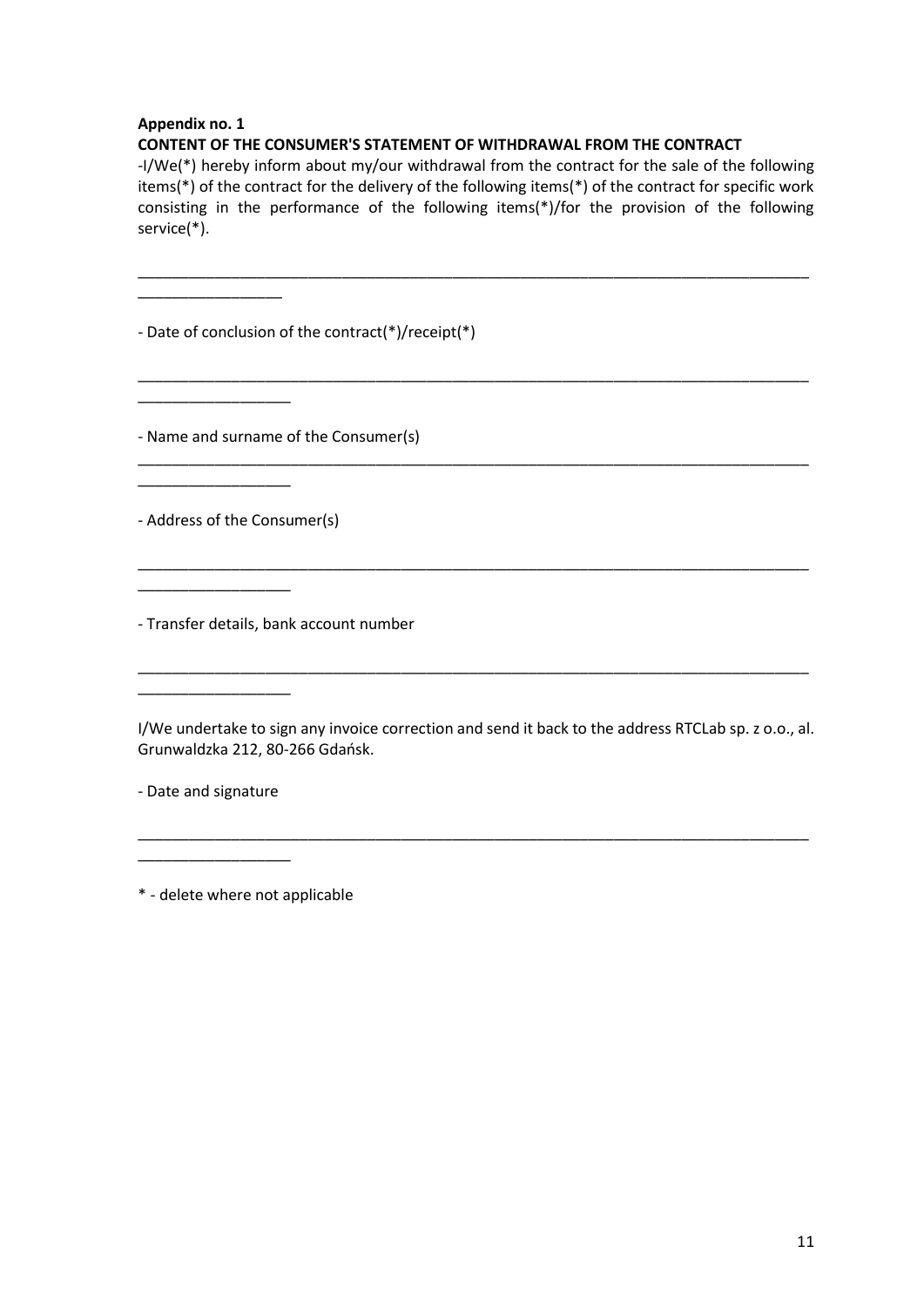#### **Appendix no. 2**

## **PRINCIPLES OF ENTRUSTING THE PROCESSING OF THE PERSONAL DATA**

In connection with the conclusion of the WeCatchUp Services Agreement, the Event Host as the collector of the personal data of the Event Participants (hereinafter referred to as the '**Collector**') entrusts the Website Owner (hereinafter referred to as the '**Processor**') with the processing of the personal data of the Event Participants to the extent necessary to provide the WeCatchUp Services in accordance with the following conditions:

**§1**

- 1. The Collector declares that they are the collector of the personal data of the Event Participants, which consists of among others the data in the scope specified in **Appendix no. 1** below (hereinafter referred to as the '**Personal Data**').
- 2. In connection with the provision of the WeCatchUp Services, the Controller will share the Personal Data with the Processor in order to provide the established services (hereinafter referred to as the '**Cooperation**'). The implementation of the Cooperation by the Processor may require the processing of the Personal Data administered by the Collector.
- 3. On the basis of this agreement, the Collector entrusts the Processor with the processing of the Personal Data within the meaning of REGULATION (EU) 2016/679 of the EUROPEAN PARLIAMENT AND OF THE COUNCIL of 27 April 2016 on the protection of natural persons with regard to the processing of personal data and on the free movement of such data, and repealing Directive 95/46/EC (General Data Protection Regulation, hereinafter referred to as GDPR), to the extent specified in **Appendix no. 1** and strictly and exclusively for the purpose of the execution of the Cooperation.
- 4. The Processor declares that the Processor knows and implements the provisions of the GDPR, as well as provides sufficient guarantees for the implementation of appropriate technical and organizational measures so that the processing meets the requirements of the GDPR and protects the rights of persons to whom the data is related.
- 5. The Processor is authorized to carry out the processing operations of the Personal Data specified in the **Appendix no. 2** to this Agreement.
- 6. The Collector grants the Processor a general written consent to further entrust data to entities providing services to the Processor, as part of the Cooperation.
- 7. If the Processor uses the services of another processor to perform specific processing activities on behalf of the Controller, the same data protection obligations are imposed on that other processor as in this agreement, in particular the obligation to provide sufficient guarantees for the implementation of appropriate technical and organizational measures so that the processing meets the requirements of the GDPR.
- 8. The Processor ensures the Collector the effective exercise of the Collector's rights under this Agreement, the provisions of the GDPR, other provisions of EU law, the law of the Member State to which the Processor or this entity is subject and the Polish law, in relation to the processor used by the Processor, as well as effective enforcement of obligations arising from the above-mentioned sources of law and the agreement.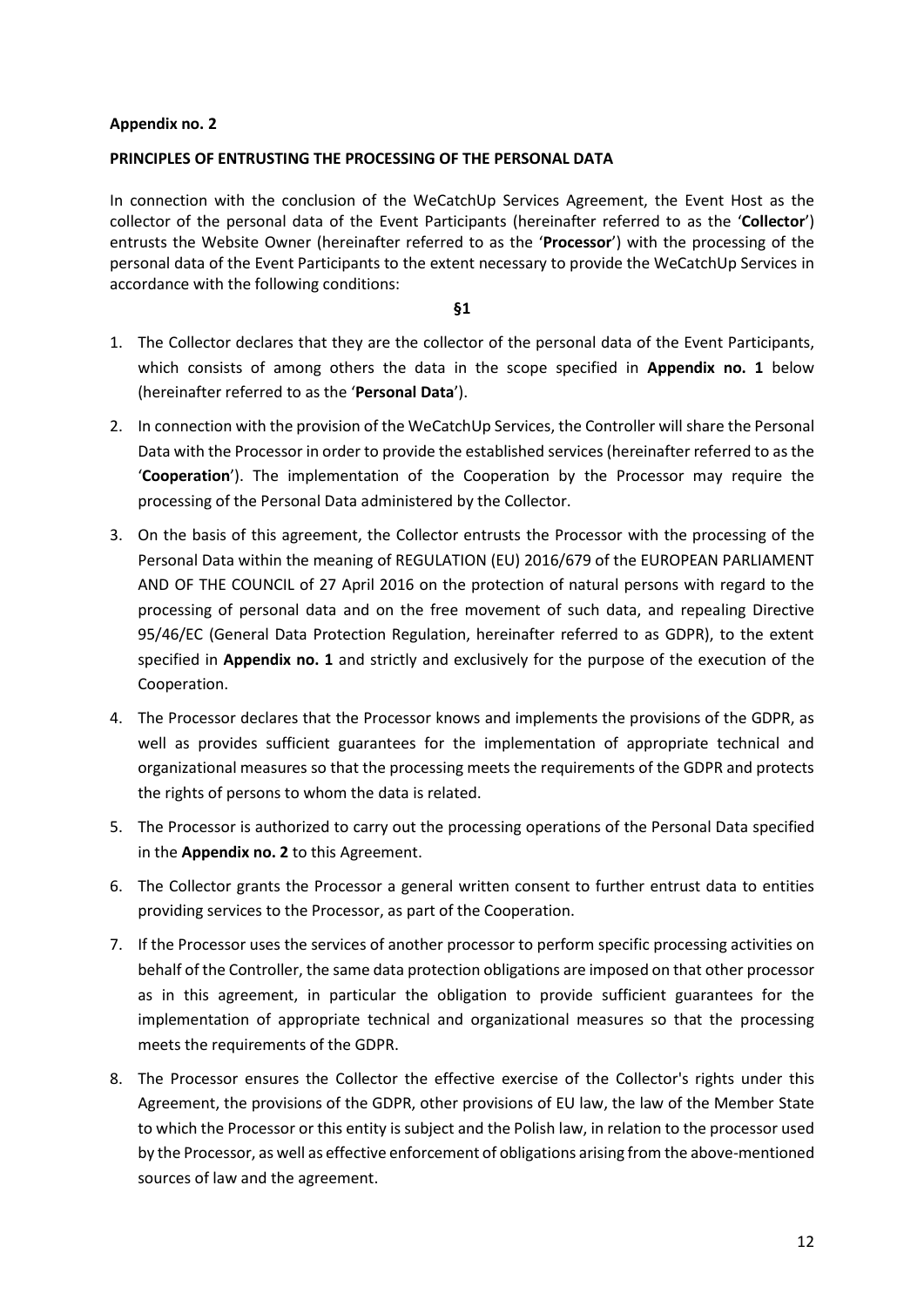- 1. The Processor undertakes and ensures that the Processor will not process the Personal Data for purposes and scope other than those provided for in this agreement, subject to point 4.1. below and that the Processor will delete the Personal Data immediately after the end of the need for its processing.
- 2. The Processor undertakes to process the Personal Data, as well as to provide assistance in the performance, and to perform as such, of all obligations related to the Collector, in accordance with generally applicable laws in the field of personal data protection, in particular the provisions of the GDPR.
- 3. In particular, the Processor has the following obligations and adopts to the following principles:
	- 1) the Processor processes the Personal Data only on the documented instructions of the Collector – which also applies to the transfer of the Personal Data to a third country or an international organization – unless such an obligation is imposed on the Processor by EU law or the law of the Member State to which PP is subject; in this case, at least 7 days before the start of such processing, the Processor informs the Collector in writing about this legal obligation, provided that this law does not prohibit the provision of such information due to an important public interest.
	- 2) the Processor ensures that persons authorized to process the Personal Data have committed themselves to secrecy or that they are subject to an appropriate statutory obligation of secrecy.
	- 3) the Processor takes all measures required under Articles 30, 32, 35 and 36 of the GDPR, informing the Collector of the results on an ongoing basis, whereby the result of the analysis referred to in Articles 32, 35 and 36 of the GDPR will be communicated to the Collector for the first time before the start of the processing of the Personal Data.
	- 4) the Processor, taking into account the nature of the processing, ensures the Collector, through appropriate technical and organizational measures, to comply with the obligation to respond to the requests of the person to whom the data is related, in the scope of exercising their rights set out in Chapter III of the GDPR.
	- 5) the Processor, taking into account the nature of the processing and the information available to the Processor, ensures that the Controller complies with the obligations set out in Articles 30-36 of the GDPR.
	- 6) the Processor provides the Collector with all requests and other communications from the person to whom the Personal Data is related within 48 hours from the moment of their receipt, electronically to the Collector's e-mail address.
	- 7) the Processor after the termination or expiration of this Agreement, as well as earlier at each request of the Collector, ceases to processthe Personal Data and, depending on the Collector's decision, deletes or returns to the Collector all Personal Data and deletes all existing copies thereof, unless EU law, the law of the Member State to which the Processor is subject, or the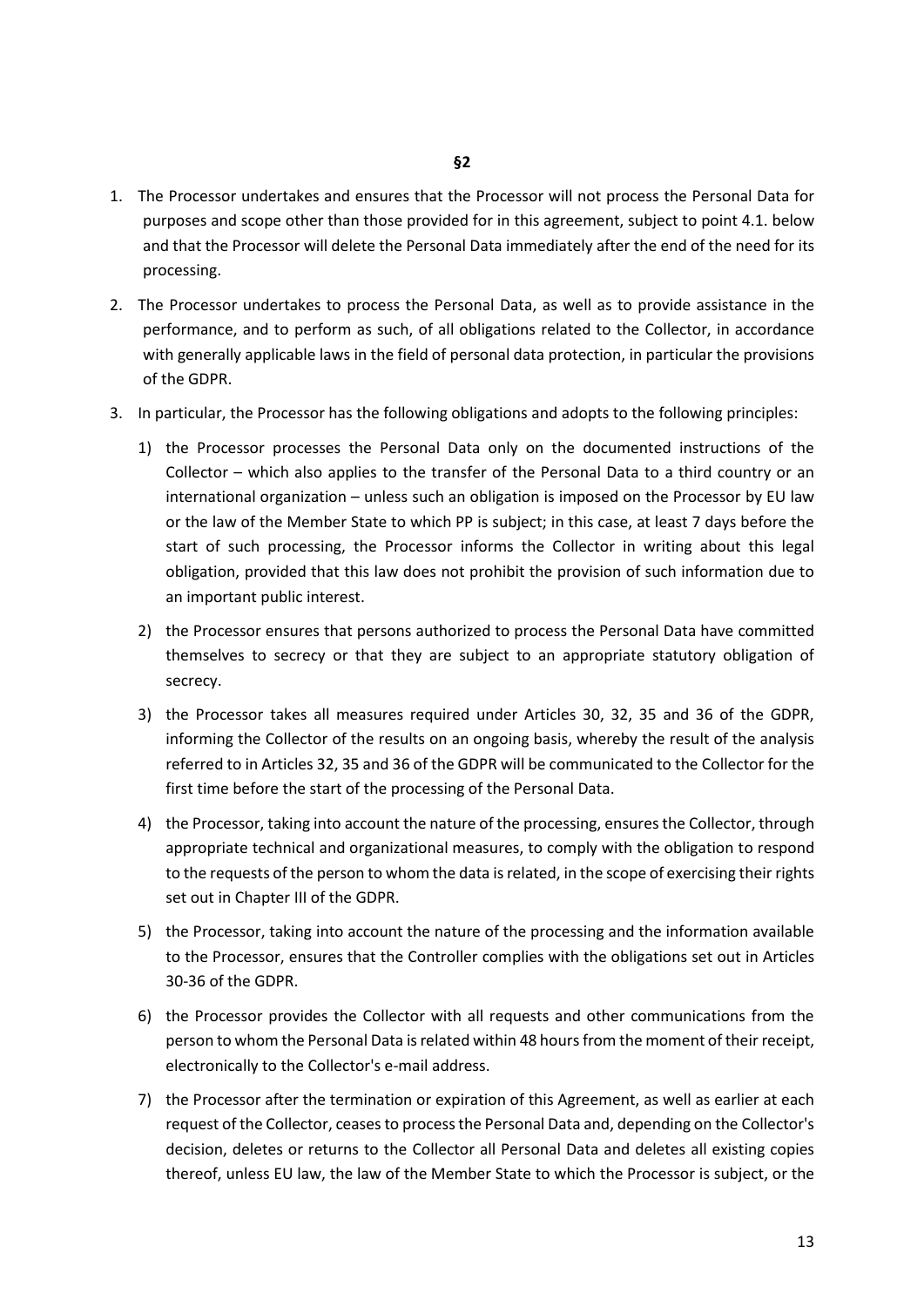Polish law requires the storage of the Personal Data;

8) the Processor provides the Collector with all information necessary to demonstrate compliance with the obligations set out in Article 28 of the GDPR and enables the Collector or an auditor authorized by the Collector to carry out audits, including inspections, at any time and without warning, and contributes to their implementation in an effective manner.

In connection with the obligation set out in the paragraph above, the Processor immediately informs the Collector if, in the Processor's opinion, the instructions issued to the Processor constitutes a violation of the provisions of the GDPR or other EU regulations, the law of the Member State to which the Processor is subject or Polish law, on the protection of personal data.

- 4. PP is also obliged to:
	- 1) perform the instructions of the Collector related to the scope, purposes and means of processing of the Personal Data.
	- 2) apply technical and organizational measures which ensure full protection of the processed Personal Data, and in particular should protect the data against its disclosure to unauthorized persons, taking away by an unauthorized person, damage or destruction.
	- 3) allow the processing of the Personal Data, to operate the IT system and devices included in it, used for data processing, only persons authorized to process the Personal Data issued by the Processor.

#### **§3**

- 1. The Processor undertakes to remedy the deficiencies found during checks, audits and inspections within the period indicated by the Collector not longer than 7 days from the date of such indication.
- 2. The Processor makes available to the Collector, at its own expense, all information necessary to demonstrate compliance with the obligations imposed by law on the Collectors, within the deadlines enabling the Collector to fulfill such obligations.

#### **§4**

This Agreement was concluded for the duration of the Cooperation and expires with the termination or expiry of the Cooperation. In any case, this Agreement shall be valid no longer than until the date on which the purpose of processing described in §1.3 above is achieved.

#### **§5**

The Agreement enters into force on the date of its signing by the Parties, with effect from the date of commencement of the processing of the Personal Data by the Processor.